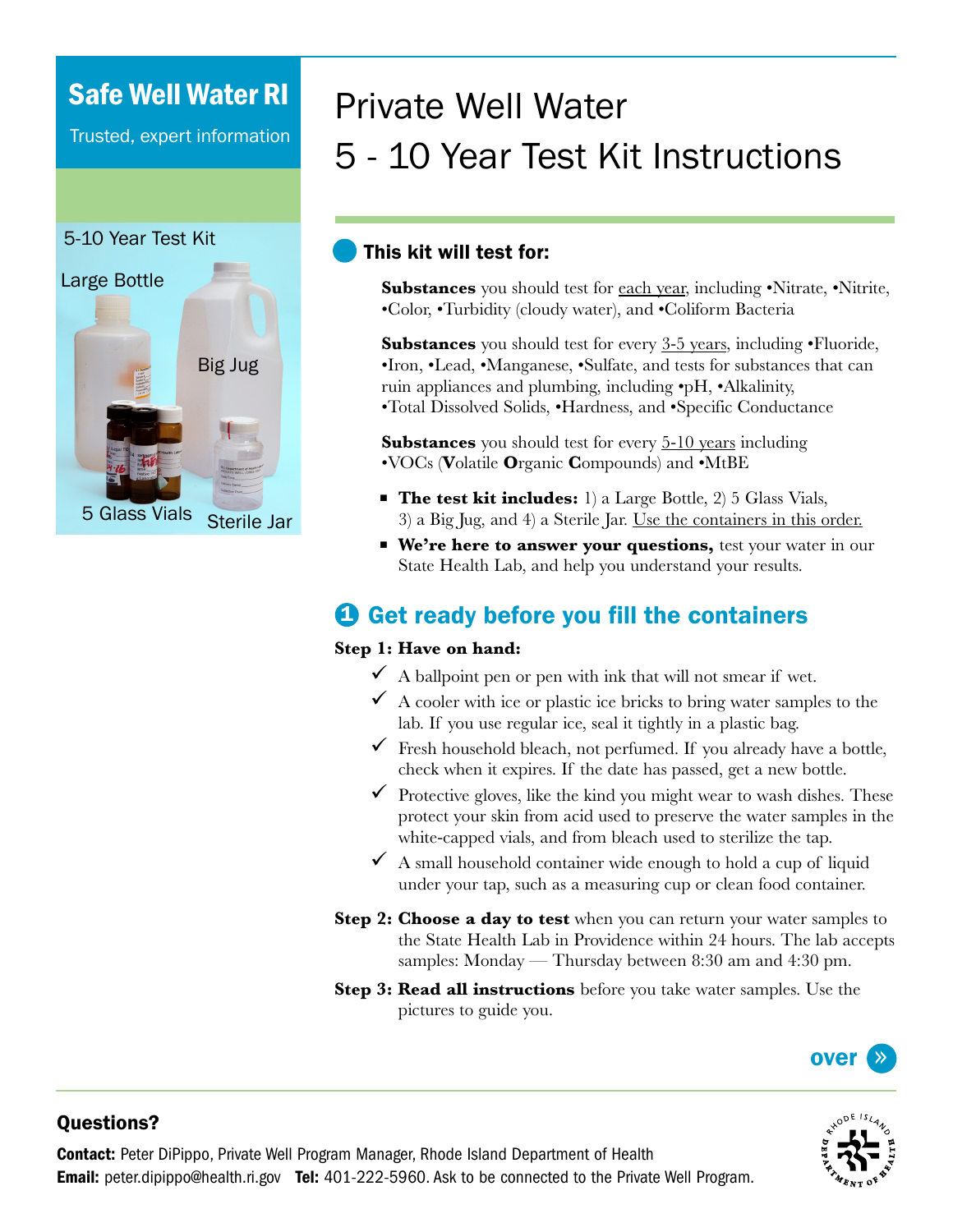#### Sample Label

| Date/Time: 3/23/2016 4:35pm    |  |
|--------------------------------|--|
| Owners Name: Jane and John Doe |  |
| Collection Point: Kitchen Tap  |  |



Filling the Large Bottle



Filling the Glass Vials



Fill until the water forms a round 'dome' at the top.

- **Step 4: Choose ONE water tap to sample** one that is used often for drinking or cooking water. This is most likely a kitchen tap.
- **Step 5: Fill out the labels on all 6 containers** as shown in the example. Please PRINT so the lab can read the labels. Use an ink pen that will not smear or "run" if wet.

# **2** Collect your  $1^{st}$  water sample in the Large Bottle

- **Step 1: Unscrew the lid of the bottle,** holding the bottle in one hand and the cap in the other. Do not touch the inside of the cap with your fingers and do not let the neck of the bottle touch the tap.
- **Step 2: Hold the bottle under the tap and turn the cold water tap on** to collect the first water. Fill the bottle up to the shoulder. Do not let the bottle overflow.

**Step 3: Replace the bottle cap firmly.**

**Step 4: Turn off the water.**

### **3 Collect your 2<sup>nd</sup> water sample in the 3 White**capped Glass Vials

**DO NOT OPEN the black-capped vials.** You must return them unopened. The lab uses them to compare to water you put into the whitecapped vials. Keep them with the white-capped vials at all times.

#### **Step 1: Take all 5 vials to the tap where you'll collect your sample.**

- **Step 2: Turn on the cold water** and let it run for about **5 minutes.**  Then, **slow the water flow to a thin stream** before collecting the sample.
- **Step 3: Put on the protective gloves.**
- **Step 4: Slowly and carefully unscrew the top of one white-capped vial**, making sure the white center of the cap does not fall out. Hold the bottle in one hand and the cap in the other. Do not let your fingers touch the inside of the cap. Do not let the top of the vial touch the tap.
- **Step 5: Slowly fill one white-capped vial until the water forms a round 'dome' at the top.** DO NOT fill and then empty the vial. The acid used to preserve the sample will run out, making the sample useless.



### Questions?

PUBLISHED 2016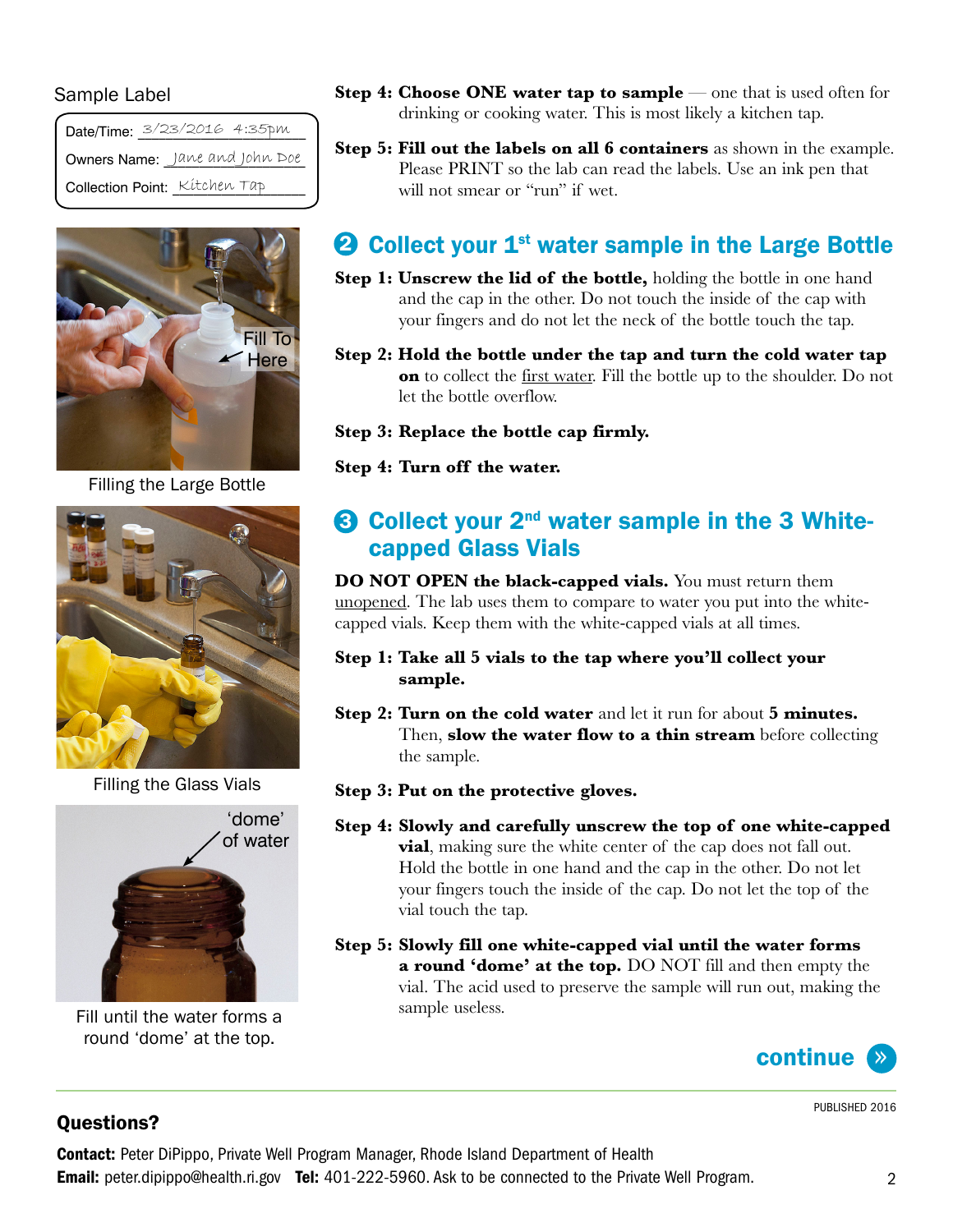

Filling the Big Jug



Soaking the tap with the bleach solution



Filling the Sterile Jar

#### **Step 6: Holding the vial upright, screw on the lid.**

- **Step 7: Turn vial upside down and tap gently.** If you see bubbles in the vial, uncap and add more water to form a round dome at the top.
- **Step 8: Repeat Steps 4-7** using the other 2 white-capped vials.

**Step 9: Turn off the water.**

## **3** Collect your 3<sup>rd</sup> water sample in the Big Jug

- **Step 1: Slowly turn the cold water** on to get a steady pencil-size stream of water from the faucet.
- **Step 2: Unscrew the jug cap.** Hold the jug in one hand and the cap in the other. Do not touch the inside of the cap.
- **Step 3: Fill the jug with cold water.** Do not let the rim or neck of the jug touch the tap. And, do not let the jug overflow.

**Step 4: Replace the jug cap.**

#### **Step 5: Turn off the water.**

### **5 Collect your 4<sup>th</sup> water sample in the Sterile Jar**

#### **Step 1: Sterilize the tap with bleach. Here's how:**

- If you took off the protective gloves, put them back on.
- Mix one cap of fresh bleach with one cup of water in the small household container that fits under your tap.
- $\blacksquare$  Hold the container under tap so the tap soaks in the solution for 2 minutes.
- **Step 2: Again, slowly turn the cold water** on to get a steady pencil-size stream of water from the faucet.
	- Again, let the water run for about 5 minutes before collecting this last water sample.
- **Step 3: Unscrew the jar cap.** Hold the jar in one hand and the cap in the other. Do not touch the inside of the cap or the inside of the jar.
- **Step 4: Fill the jar with cold water up to the 100 ml marked line.** Do not let the rim or neck of the jar touch the tap. And, do not let the jar overflow.
- **Step 5: Replace** the jar cap and **turn off** the water.



PUBLISHED 2016

### Questions?